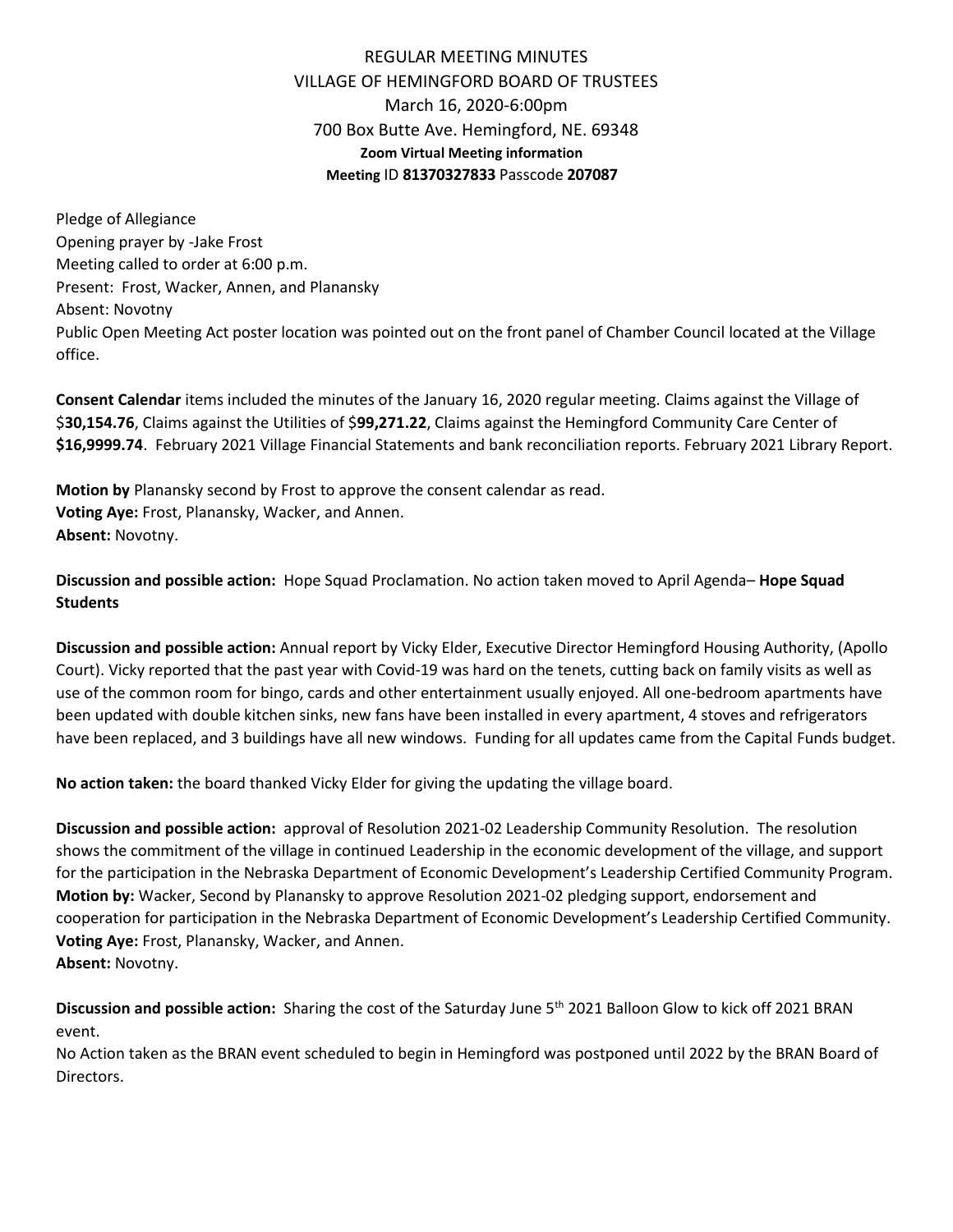**Discussion and possible action:** Potential allocation of the Ace member distribution funds of \$3,209 to the Hemingford Splash Pad Project. In past years the member distribution funds have not been allocated to a community project rather just held in the village general fund. Administrator Straub is requesting that the funds returned to the village this year be allocated to the Hemingford Splash Pad Project.

**Motion by** Planansky, Second by Wacker to approve the allocation of Ace member distribution funds in the amount of \$3,209 to the Hemingford Splash Pad Project.

**Voting Aye:** Frost, Planansky, Wacker, and Annen. **Absent:** Novotny.

Trustee Novotny entered the meeting at 6:17pm

**Discussion and possible action:** Approval of employee hand book updates regarding sick time, reducing the number of consecutive days out sick prior to requiring a written statement from a licensed provider stating the reason for the absence from 5 days to 3 days. Also, emergent reasons that would qualify an employee's time worked as over-time. **Motion by:** Wacker, Second by Novotny to update the proposed updates to the village employee hand book to be effective immediately

**Voting Aye:** Novotny, Frost, Planansky, Wacker, and Annen.

**Discussion and possible action:** Purchase of 2007 Dodge Ram 2500 pickup for the utilities department in the amount of \$12,250 from Tommy's Car Lot in Chadron Nebraska. This would replace the pickup that was wrecked two summers ago, the wrecked pickup will be kept to use for summer help and at the cemetery.

**Motion by** Wacker Second by Frost to approve the purchase of a 2007 Dodge Ram 2500 pickup from Tommy's Car Lot in the amount of \$12,250.

**Voting Aye:** Novotny, Frost, Planansky, Wacker, and Annen.

**Discussion and possible action:** Hemingford Community Care Center is asking that a nearly 20-year-old debt be forgiven. There has been a loan from the village to the care center carried on the books at both the care center and the village since 2003, the documentation on the loan at both the care center and the village office is limited and unclear and there are periods of time that it is totally missing. Neither entity can document clearly if the loan was repaid or not. The amount is \$73,310, with the increased expense of Covid-19 precautions and additional supplies, it would be impossible for the center to repay this debt at this time, and while the village is in a much more stable financial position in the past years it is potentially beneficial to both parties to forgive the loan and write the amount off.

**Motion by** Wacker, Second by Frost to forgive and write off the amount of \$73,310 owed to the village by the Hemingford Community Care Center.

**Voting Aye:** Novotny, Frost, Planansky, Wacker, and Annen.

**Discussion and possible action:** Addition of the Hemingford Community Care Center Administrator to the HCCC General account signature card. This addition would still require two (2) signatures on checks from the HCCC general fund, however one signature would be the care center Administrator and the second signature would the village Administrator or a Board member.

**Motion** by Novotny, Second by Wacker to add the Administrator of the Hemingford Community Care Center to the signature care for the Hemingford Community Care Center general account. **Voting Aye:** Novotny, Frost, Planansky, Wacker, and Annen.

**Discussion and possible action:** Hemingford Community Care Center Social Services is requesting a credit/debit card for the resident trust bank account. This account is resident funds that is held in an interest baring account. When a resident is in need of clothing, personal products or any other wants or needs the funds they have in this account is used the purchase. The practice of the facility presently is the social service director makes the purchases and then is reimbursed by the trust fund. To make a cleaner accounting model a credit/debit card is requested. Social services will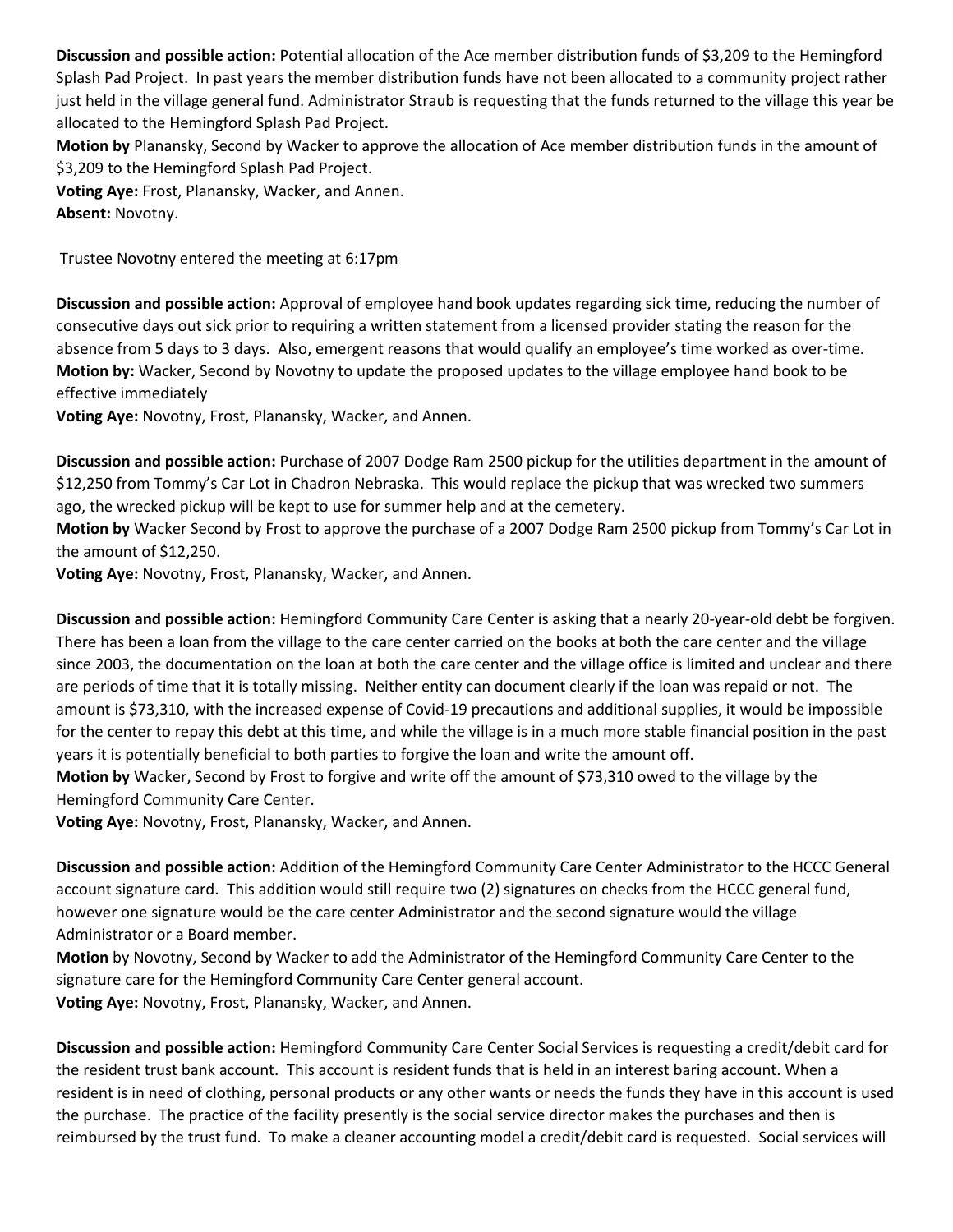still physically make the purchase but each resident will have their own transaction from the account and no reimbursements would be required.

**Motion by** Novotny, Second by Planansky to apply for a credit/debit card for the Hemingford Community Care Center Resident Trust account, with a \$1,000 limit.

**Voting Aye:** Novotny, Frost, Planansky, Wacker, and Annen.

**Discussion and possible action:** Hemingford Community Care center request to purchase a new call light system not to exceed a cost of \$48,000 to be purchased with Covid relief funds. The call light system has become obsolete and has had a malfunction that is unrepairable. The partial system that was purchased a few years ago never worked correctly and was dependent on cell phone reception, which in the facility is sketchy at best, so was never able to be fully used. A new system that would combine the nursing home side and assisted living side. There is enough covid relief fund available to cover the cost of the new system, and is an acceptable expense for the use of these funds. Board members suggest investigation into the service contract of the system and possibly adding that expense to the request. **Motion by** Planansky, Second by Novotny to all ow the use for covid relief funds for the purchase of a new call light system that would combine both the nursing home and assisted living sides of the facility potentially including a service contract not to exceed \$48,000.

**Voting Aye:** Novotny, Frost, Planansky, Wacker, and Annen.

**Hemingford Community Care Center Report**: I feel like we have assembled a great team and they deserve a tremendous amount of respect for the job they have done navigating through the challenges of the Covid pandemic. We currently have 23 on the nursing home side and 8 on the assisted living side. We are working on recruiting not only staff but residents as well, letters have gone to the area hospitals social services discharge planners. There have been at least 2 resident referrals where we were the facility of choice. During Covid protocols we needed to beef up the supply of food on hand and are very proud to report that we were able use all of it with little or no waste, (some facilities had lots of waste). The facility is now open for family visits, 2 people at a time and family is ask to make a reservation as there are still some minor requirements needing to be met. And lastly, if we could hire one more charge nurse at night, we could be completely done with agency staffing– **Cathy Snyder**

**Hemingford Police Department Report:** Nebraska LB51 would make it easier to remove officer certification, it also removes reserve officers, while making is so that a small agency could not hire non certified candidates. Non certified candidates would not be able to take duty upon completion of FTO and while waiting for entrance to the academy. Federal HR 1280 eliminates qualified immunity for officers, that could cause lots of officers to choose a different career path while making it more and more difficult to hire new officers, something worth keeping an eye on. There is an interest in having Hemingford as well as Alliance and Box Butte county participate in a regional SWATT team, this is all still in the planning stages. – **Chief Bryner.**

**Utilities Department Report:** Thank you to Chris and Jerry Thomas for their help with snow removal. The utility crew has also been working on storm sewer cleaning, repair of snow removal equipment as well as Pesticide training classes for Kyle, Colt and Seth– **Kyle Huss**

**Administrators Report:** Clerk School is all virtual via zoom this week. I will be here attending sessions in the office with Cheryl here to answer phones and greet customers and residents. CDBG Administrators recertification training has not been announced yet but I plan on attending that this year. The CRA has paid out one more of the Store Front Improvement grants to Barb's Blossoms and has also paid Box Butte Development Corp. for the land option for The 10 acres to the east of the Table Top Kill facility. -**Barb Straub.** 

Comment from Board Members- Trustee Planansky informed the board that due to Health reasons she is considering resigning her seat in May**.**